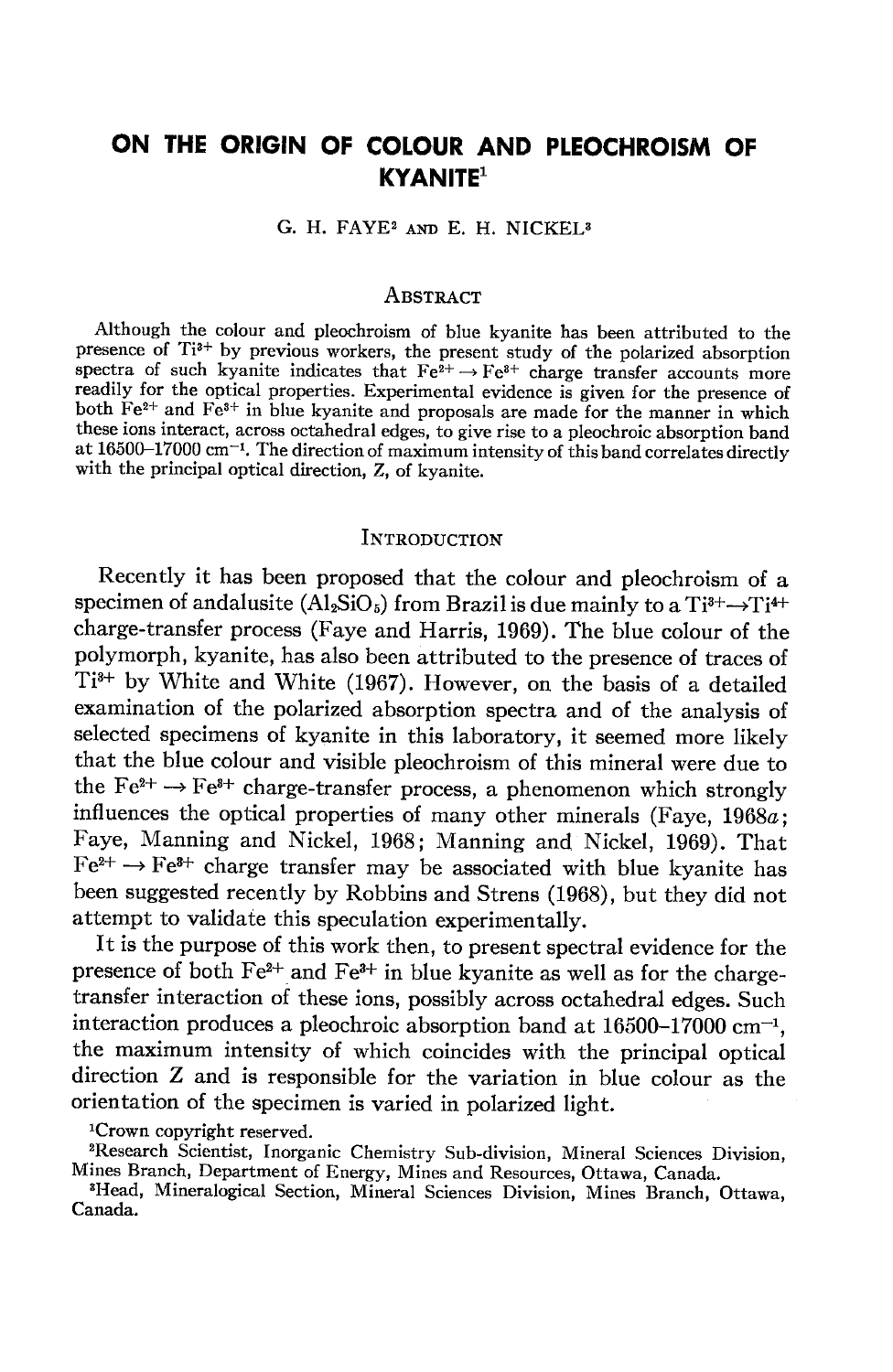

FIG. 1. The structure of kyanite as viewed along the  $c$ -axis, numbers indicating the s-coordinate of each atom. (after Burnham, 1963)

#### EXPERIMENTAL DETAILS

#### Preparation and Description of Kyanite Sections

One specimen of green, and two of blue, kyanite were investigated. The specimens were obtained through the courtesy of H. R. Steacy, curator of the National Mineral Collection, Geological Survey of Canada. The localities of occurrence and partial analyses of these specimens are given in Table 1.

Although both the blue and green varieties of kyanite are zoned with respect to colour, the blue zones tend to be very thin layers parallel to (100), whereas the green zones are diffuse and more poorly defined. As Table 1 indicates, a specimen of the Brazilian kyanite was selectively cleaved to produce fractions varying in intensity of their blue colour and each of these was analysed for those transition metal ions that might be expected to influence its colour.

Oriented sections of the blue kyanites were obtained from mounted cleavage tablets by identifying the principal optical directions with a petrographic microscope and then cutting out the desired section with a tungsten-wire saw. The correct optical orientations of the completed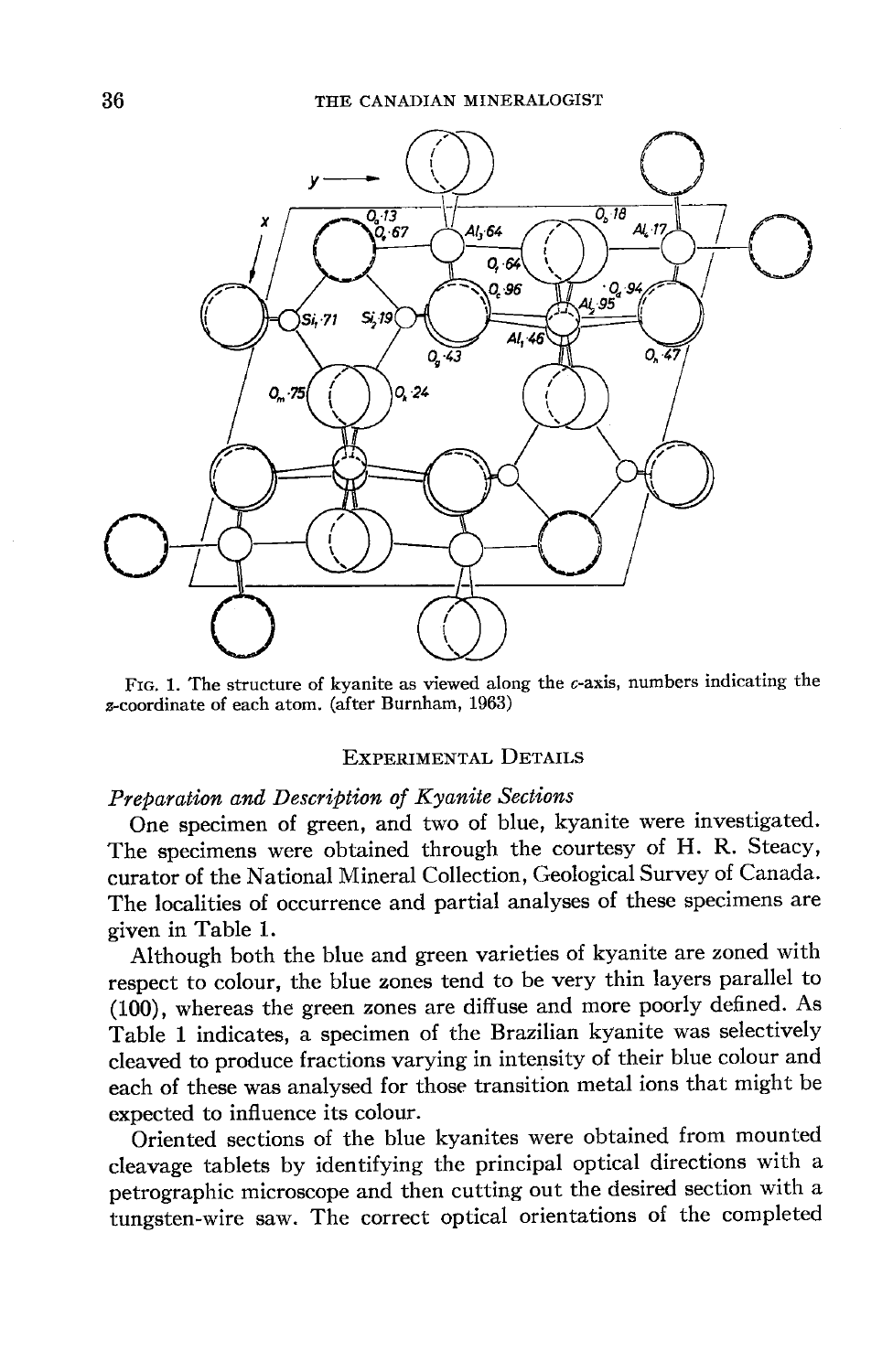|                                  |             | Weight $\%$ |      |           |  |
|----------------------------------|-------------|-------------|------|-----------|--|
|                                  | Fe          | Ti          | v    | Cr        |  |
| Blue, Minas Gerais, Brazil       |             |             |      |           |  |
| Pale blue fraction $\alpha$      | 0.17        | 0.01        | 0.01 | 0.02      |  |
| Medium blue "<br>Π.              | 塘<br>0.15   | 0.01        | 0.01 | 0.03      |  |
| $\cdots$<br>,,<br>Deep<br>α      | 0.13        | 0.01        | 0.01 | 0.03      |  |
| ,,<br>$, \, \cdot$<br>Deep       | 0.17        | N.D.        | N.D. | N.D.      |  |
| Unfractionated<br>Ъ              | 0.15        | N.D.        | N.D. | N.D.      |  |
| Blue, Pizzo Forno, Switzerland   |             |             |      |           |  |
| Unfractionated $a$               | 0.17        | 0.01        | 0.01 | ${<}0.01$ |  |
| ,,<br>b                          | 0.18        | 0.02        | N.D. | N.D.      |  |
| Green, Avery County, N. Carolina |             |             |      |           |  |
| Green Zone<br>b                  | $1.0 - 1.1$ |             |      | N.D.      |  |
| Unfractionated a                 | 0.35        | N.D.        | 0.01 | 0.01      |  |
| ,,<br>c                          | 0.24        |             | N.D. | 0.02      |  |

TABLE 1. PARTIAL ANALYSES AND LOCALITIES OF KYANITES

a—Semi-quantitative, emission spectrographic.<br>b—Electron microprobe (limit of detection for Ti  $\sim 0.01\%$  (100 ppm)).

c—Chemical.<br>N.D.—not detected.

\*The apparent inverse relationship between total Fe content and colour should not be significant because the analytical error is considered to be  $\pm 0.04\%$ .

sections were verified by means of their optical interference figures before measurement of the spectra (Figs. 2, 3 and 5). Because green kyanite was found to be non-pleochroic, only its unpolarized spectrum was measured (Fig. 2).

## Measurement of Spectra

All spectra were measured at room temperature with a Cary-L4 recording spectrophotometer. A matched pair of Nicol prisms (each mounted in the well of a variable-aperture block assembly) were used to measure the polarized spectra. Approximate extinction coefficients (Figs. 2 and 5) were calculated from  $\epsilon = A/(C \times l)$ , where A is the absorbance of the band maximum above background, C is the concentration in moles/litre and  $l$  is the sample thickness in cm. In calculating  $C$ it was assumed that the density of kyanite was  $3.6$  gram/ml.

## **DISCUSSION**

## Minor Elements in Kyanite

By scanning across a zoned blue kyanite with an electron microprobe, White and White (1967) correlated the titanium concentration  $(\sim]10$  to  $\sim$ 50 ppm) with the density of the blue colour. However, such a correlation does not seem possible from the analytical data of Table 1. For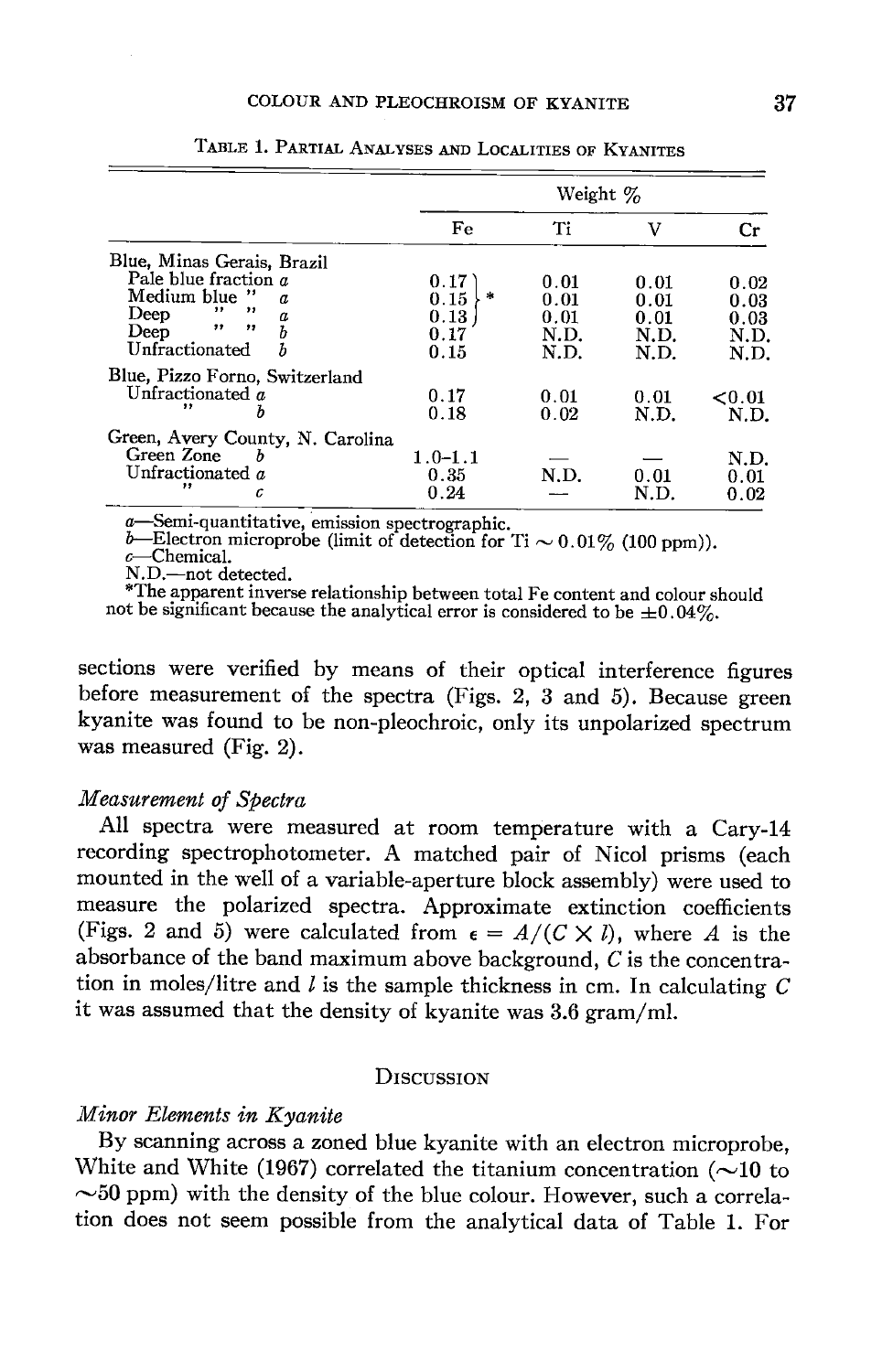

Frc. 2. A Unpolarized spectrum of green kyanite; thickness 0.30 cm. B E||Z spectrum of blue kyanite (Brazil); thickness 0.28 cm.

example, it is seen that the distribution of the transition metals (total concentrations) is quite uniform in each of the fractions of the Brazilian kyanite which, relative to each other, vary widely in intensity of colour. Similarly, published analyses (e.g. Pearson and Shaw, 1960; Deer, Howie and Zussman, 1962 ; Herz and Dutra, 1964; Albee and Chodos, 1969) indicate that the blue colour of kyanite does not correlate well with titanium concentration.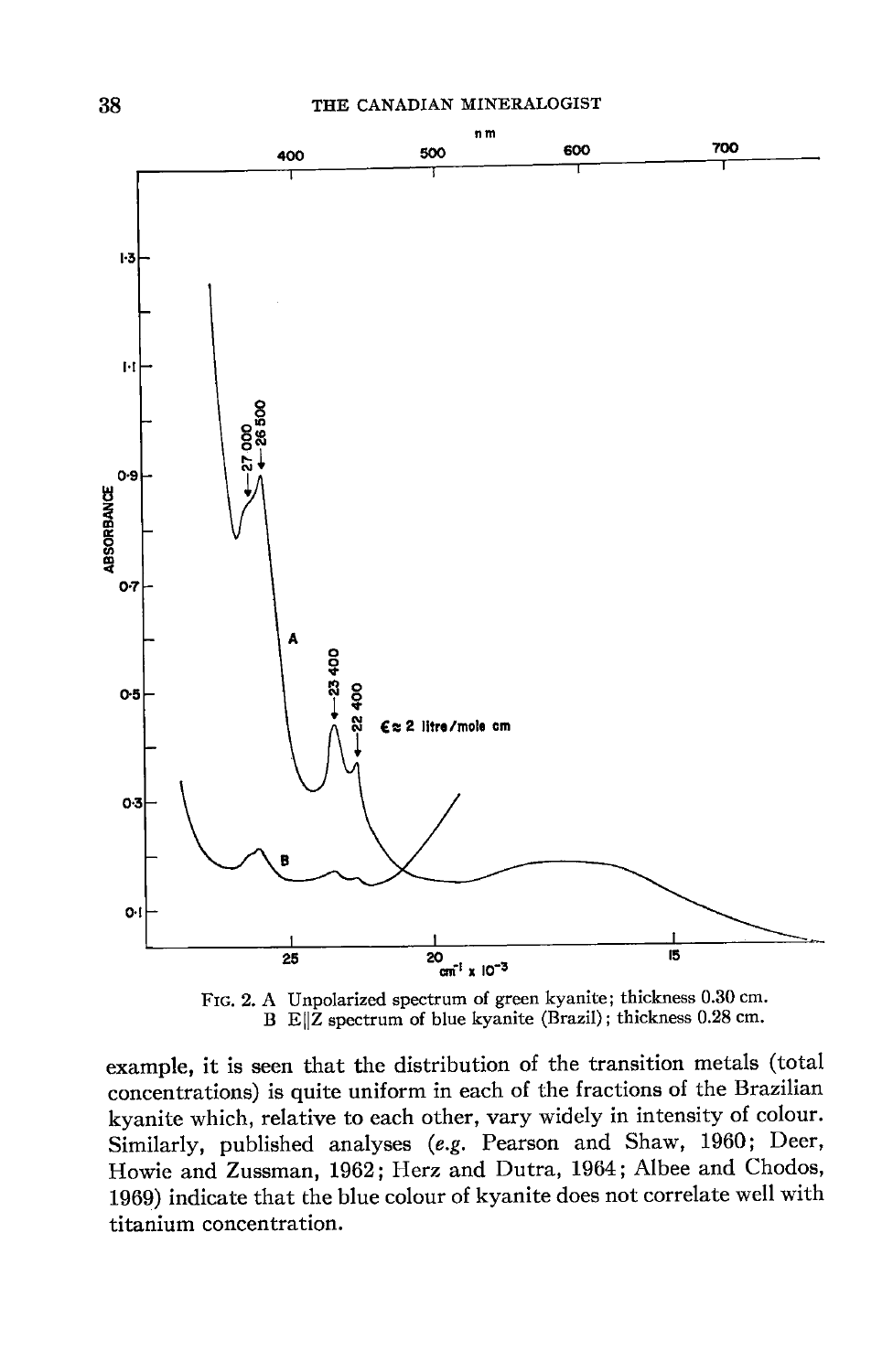However, it is to be noted that, in this laboratory, the limit of detection by electron probe for titanium is approximately 100 ppm. Therefore, the possibility that greater sensitivity of detection may have led to a correlation between titanium concentration and density of blue colour cannot be excluded.

Because there is no direct evidence in the present work, for an interpretation such as that of White and white (1962), an alternative proposal is made in which the colour and pleochroism of blue kyanite is attributed to iron, the only transition metal present in appreciable concentration. Such an approach is quite consistent with explanations made previously for the blue colour and pleochroism of cordierite and partially oxidized vivianite, (e.g. Faye, Manning and Nickel, 1963). The polarized spectra of these minerals reveal pleochroic absorption bands at  $\sim$ 17500 and 15500 cm<sup>-1</sup> respectively, that were attributed to the Fe<sup>2+</sup>  $\rightarrow$  Fe<sup>2+</sup> charge-transfer process.

It remains then to show how this process can arise in blue kyanite.

## The Structure of Kyanite

The crystal structure of kyanite, initially determined by St. Naray-Szabo et al. (1929), and subsequently refined by Burnham (1963), can be visualized as a distorted cubic close-packed array of. oxygen atoms, with silicon occupying ten per cent of the tetrahedral interstices, and aluminium forty per cent of the octahedral interstices. (Strictly, these Al sites are non-centrosymmetric and distorted from  $O_h$  symmetry). The octahedral holes are filled in such a way that there is some sharing of edges between aluminium-centred octahedra. Fig. 1, taken from Burnham  $(1963)$ , shows how this sharing of octahedral edges brings some of the aluminium ions relatively close together across the shared octahedral edges. This, as will be shown later, is of considerable significance in explaining the colour and pleochroism of kyanite. The distances between adjacent aluminium ions vary between 2.7G2 A and 2.881A.

In an ideal close-packed cubic framework, there are six different vectors between the centres of adjacent octahedral sites. If the octahedral sites are unequally occupied, then there is a possibility that there may also be an inequality in the number of different vectors between the occupied sites. The vectors between adjacent aluminium sites in kyanite are plotted on a stereogram in Fig. 4, which shows that there the vectors are unequally distributed. The significance of this will become clear later.

## Evidence for  $Fe<sup>3+</sup>$  in Kyanite

Spectrum A of Fig. 2 is that of non-pleochroic green kyanite (Table 1). The prominent sharp features between  $22000$  and  $27000$  cm<sup>-1</sup>, and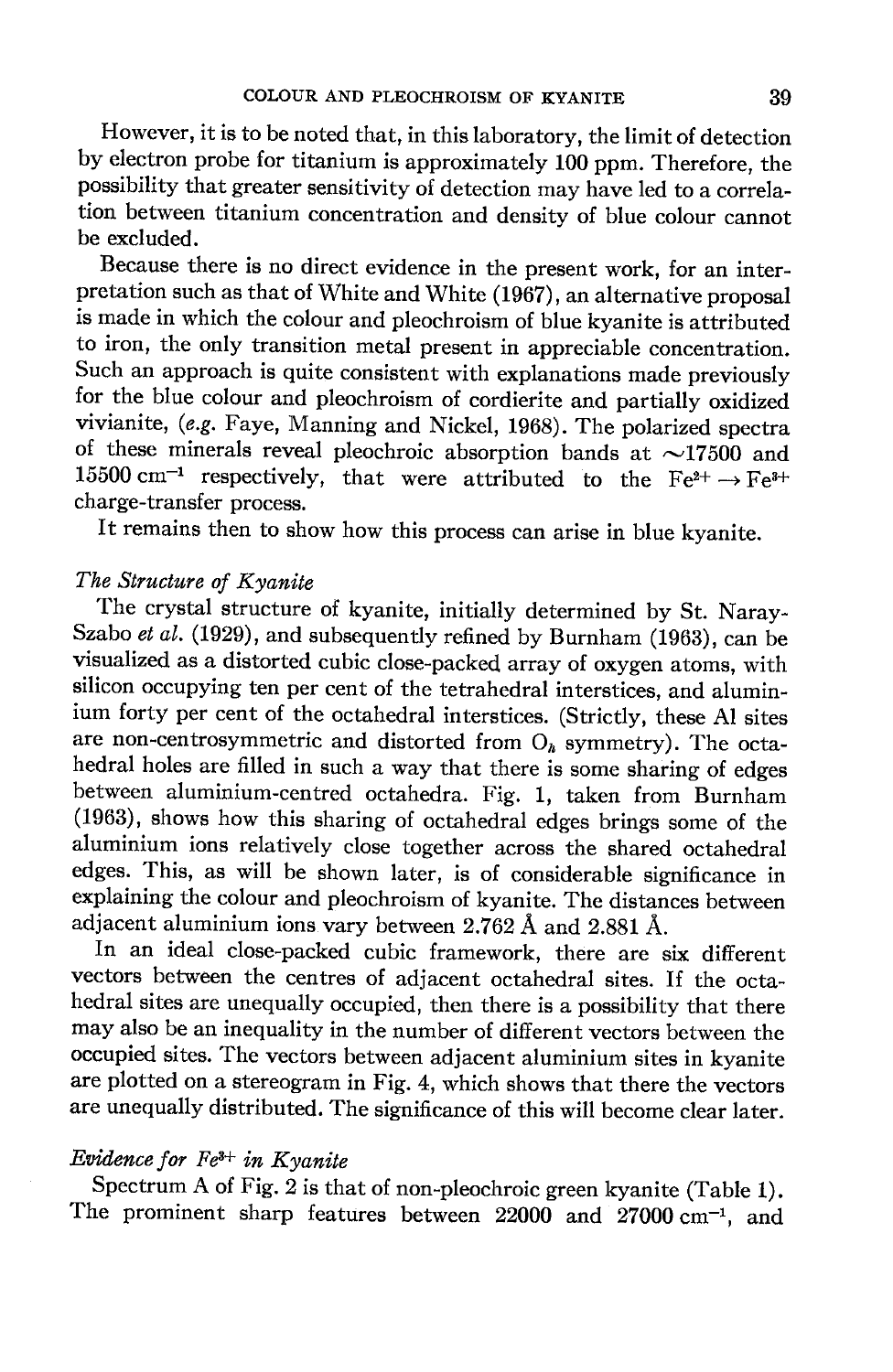

FIG. 3. Polarized spectra of blue kyanite (Brazil); thickness for  $E\|X$  spectrum 0.28 cm; thickness for  $E||Y$  and  $E||Z$  spectra 0.37 cm.

from 16000 to 17000  $cm^{-1}$  are very similar in number and energy to those assigned to the low-intensity spin-forbidden transition of six-coordinate Fes+ in andalusite (Faye and Harris, 1969). Paralleling such an assignment scheme, it follows that the bands at 26500 and 27000  $cm^{-1}$  are due to the  ${}^6A_1 \rightarrow {}^4T_2(D)$  transition, the pair at 22400 and 23400 cm<sup>-1</sup> are due to the  ${}^6A_1 \rightarrow {}^4A_1 {}^4E(G)$  transition, and the broad band centred between 16000 and 17000 cm<sup>-1</sup> arises from one or both of the  ${}^6\mathrm{A}_1 \rightarrow {}^4\mathrm{T}_1(\mathrm{G})$  and  $\rightarrow {}^4\mathrm{T}_2(\mathrm{G})$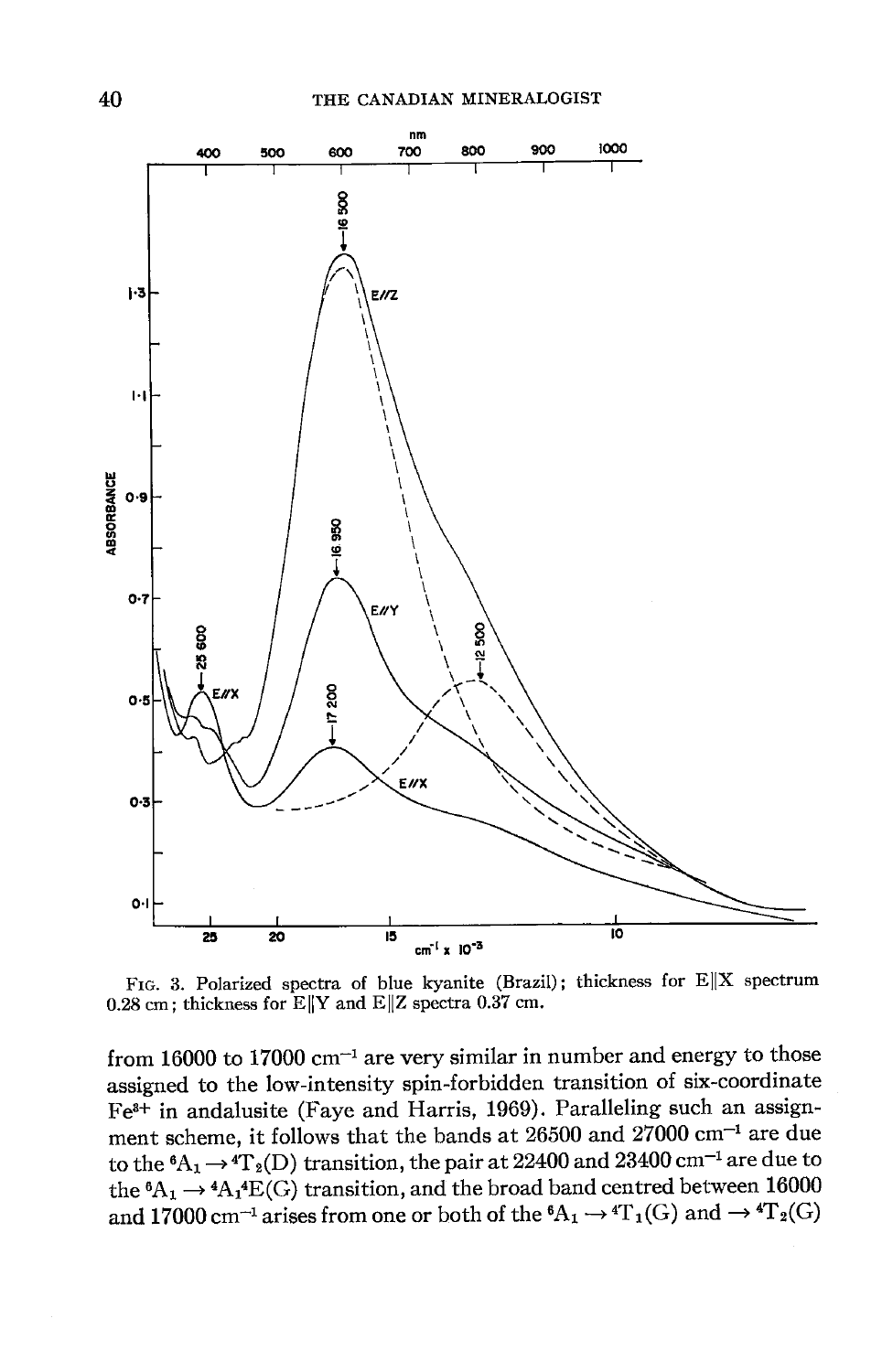transitions. The splitting within the two high-energy pairs of bands in the spectrum of andalusite was thought to be due to a modest distortion of the Fe<sup>3+</sup> site from  $O_h$  symmetry (Faye and Harris, 1969). This is probably also true for kyanite; however in the kyanite lattice there are four kinds of six-coordinate sites (Fig. 1), so that the splitting in its spectrum may reflect the different geometries of these sites.

It is to be noted in passing that white and white (1967) reported a partial spectrum of a green kyanite that included a prominent band at 9300 cm-'. This feature is not found in the spectrum of the green kyanite of this work but this may be because of its low intensity.

From Figs. 2 and 3 it is evident that the polarized spectra of the blue Brazilian kyanite also show, as minor bands, the features that are attributed to the spin-forbidden transitions of  $Fe<sup>3+</sup>$  in green kyanite.

## Evidence for  $Fe^{2+}$  in Blue Kyanite

If the major pleochroic band at  $\sim$ 16500 to 17000 cm<sup>-1</sup> in the spectra of Fig. 3 is to be ascribed to the  $Fe^{2+} \rightarrow Fe^{3+}$  charge-transfer process, then it is necessary to seek evidence for the presence of octahedrally co-ordinated Fez+.

This ion theoretically gives rise to a single absorption band due to the  ${}^5T_2 \rightarrow {}^5E(D)$  transition. In an octahedral array of six oxygens' this is found at approximately  $10000 \text{ cm}^{-1}$  in the spectrum of many minerals (e.g. Faye,  $1968a$ ; Faye, Manning and Nickel, 1968), whose average Fe<sup>2+</sup>-O distances are  $\sim$ 2.0 Å or greater. However, in the spectrum of golden beryl, whose  $Al^{3+}$  sites are not unlike those of kyanite, the  ${}^{\bar{b}}T_2 \rightarrow {}^{\bar{b}}E(D)$  transition is found at 12500 cm<sup>-1</sup> (Grum-Grzhimailo *et al*, 1962; Wood and Nassau, 1968). That the band is at higher energy in the spectrum of beryl is probably due to the relatively short Al-o distance of  $1.94 \text{ Å}$  (Bragg and West, 1924).

Thus it is suggested that the broad shoulder (resolved in the  $E\|Z$ Spectrum by a Dupont Model 310 curve resolver) centred at  $\sim$ 12500cm<sup>-1</sup> in the spectra of Fig. 3 is also due to six co-ordinate  $Fe^{2+}$  in blue kyanite, (Al-O distances range from 1.90 to 1.93 Å).

The variation of intensity of the  $12500 \text{ cm}^{-1}$  band in the spectra of Fig. 3 is not well understood but may well be a function of the polarization dependence of the coupling (vibronic) of electronic and vibrational states (Cotton, 1963). It is to be noted that the  $12500 \text{ cm}^{-1}$  band of the beryl spectrum is also highly polarized (wood and Nassau, 196g), as are the Fez+ bands in tourmaline and cordierite (Faye, Manning and Nickel, 1968), for example.

From the E  $\perp$  c spectrum of an analysed specimen of golden beryl, the authors have calculated the extinction coefficient,  $\epsilon$ , of the 12500 cm<sup>-1</sup>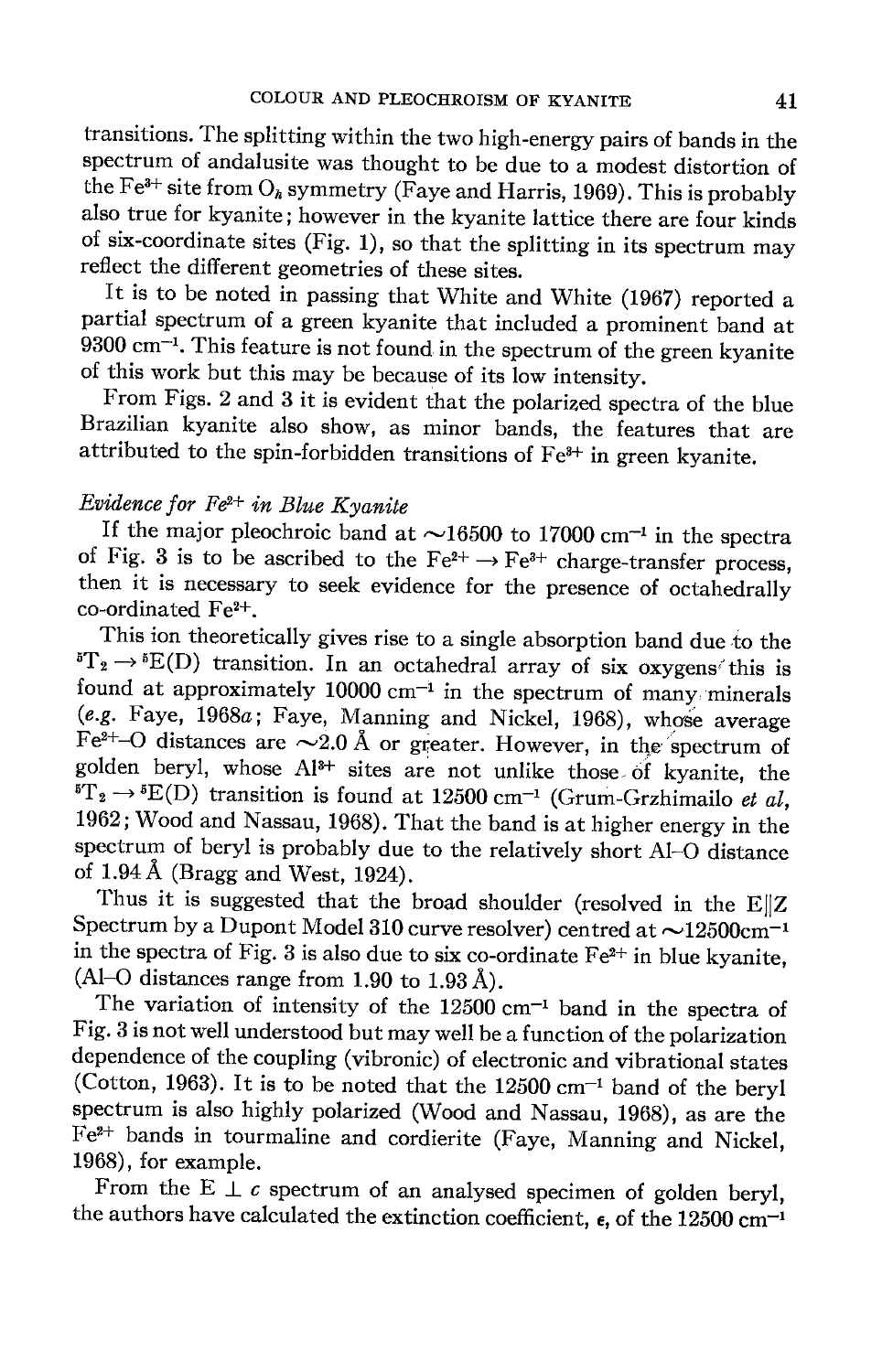

Frc. 4. Stereographic projection of the poles of the A1-Al vectors in kyanite, in relation to the principal-optical directions  $(X, Y, Z)$  and the crystallographic axes  $(a, -b, c)$ . All points are plotted on the upper hemisphere.

band to be  $\sim$ 25 litre/mole·cm. Assuming this value is appropriate for the E||Z spectrum of Brazilian kyanite, it can be estimated that its  $Fe^{2+}$ concentration is approximately  $0.05\%$ , or, approximately one-third of the total Fe content (Table 1).

#### $Fe^{2+} \rightarrow Fe^{3+}$  Charge-Transfer Band

From the foregoing there would seem to be justification for concluding that the major pleochroic band of blue kyanite is due to the same  $Fe^{2+} \rightarrow Fe^{3+}$  charge-transfer process previously found to influence the colour and pleochroism of other iron-bearing minerals (Faye, 19684;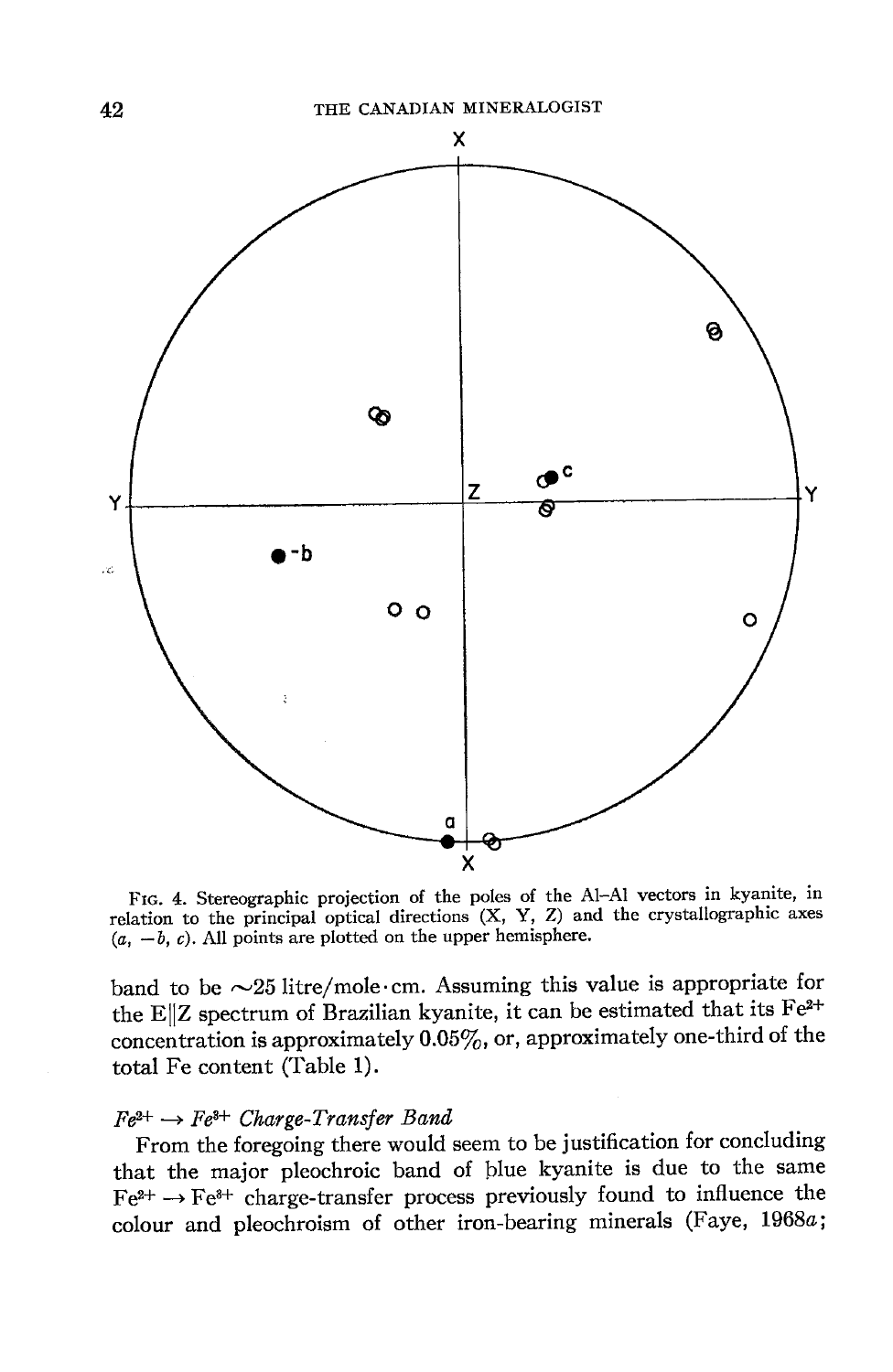Faye, Manning and Nickel, 1968). The Fe<sup>2+</sup>  $\rightarrow$  Fe<sup>3+</sup> bands in the spectra of these materials have their maximum intensities when the vibration direction is coincident with the direction along which there is possible overlap of  $t_{2g}$  orbital lobes on adjacent Fe ions which share octahedral edges.

A consideration of Fig. 1 indicates that there is abundant sharing of octahedral edges in kyanite; furthermore, the A1-Al distances are relatively short, varying from 2.76 to 2.88 A. Therefore it is readily understandable that  $Fe^{2+} \rightarrow Fe^{3+}$  charge transfer could occur via overlapping  $t_{2q}$  orbital lobes. However, as shown in Fig. 4, there is more than one direction of orbital overlap (their directions coinciding with vectors joining occupied octahedral sites) and therefore the relationship between the direction of maximum absorption and that of  $d$ -orbital overlap is not so simple. Nevertheless, the majority of the vectors fall into three groups, and the centre of gravity of these three groups coincides closely with the Z optical direction. Since Z is the direction of maximum absorption in blue kyanite, it is reasonable to conclude that the absorption in this direction is due to charge transfer between iron atoms substituting for aluminium in the octahedral sites, and is the resultant of this process in three main directions.

Alternative schemes were considered, including possible orbital overlap directions between ions in normally occupied octahedral sites and those in the vacant octahedral sites, but the resultant distribution of vectors did not agree with the direction of maximum absorption. Consideration was also given to the implications of concentrating the iron atoms in only one of the four aluminium sites  $(Al<sub>4</sub>,$  as suggested by Troup and Hutton (1964) on the basis of paramagnetic resonance studies). However, the vectors between adjacent  $Al<sub>4</sub>$  sites and those between  $Al<sub>4</sub>$  and vacant octahedral sites again could not be brought into agreement with the principal absorption direction. Consequently, if the close relationship between the direction of charge transfer via  $d$ -orbital overlap and the direction of maximum absorption observed in other minerals is valid for kyanite, then it must be concluded that the iron atoms in blue kynaite substitute for aluminium in all four octahedral sites, with no discernible site preference.

It was calculated previously that the  $Fe<sup>2+</sup>$  concentration of the Brazilian kyanite is approximately  $0.05\%$ . If it is assumed, in the extreme, that every  $Fe^{2+}$  ion interacts with an adjacent  $Fe^{3+}$  ion, then the  $\epsilon$ -value for the 16500 cm<sup>-1</sup> band in the E||Z spectrum is calculated to be approximately 100litre/mole.cm. This value is of the same order of magnitude as those calculated, on the same basis, for the molar extinction coefficient of the  $Fe^{2+} \rightarrow Fe^{3+}$  band in the spectra of tourmaline and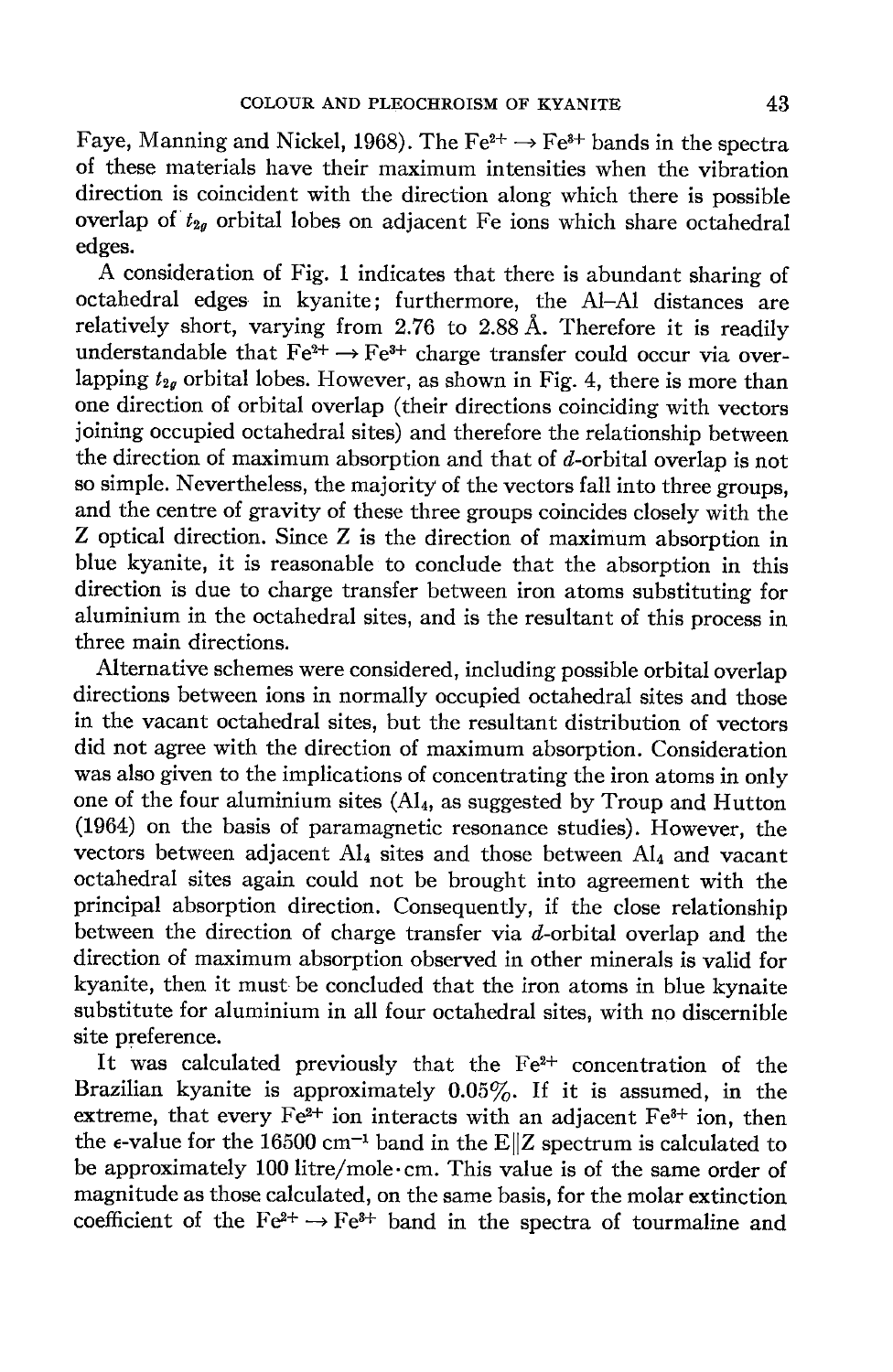cordierite (Faye, Manning and Nickel, 1968), osumilite (Faye, unpublished) and riebeckite (Manning and Nickel, 1969).

It was noted above that the colour zones in the blue kyanite specimens of this work occur as very thin layers parallel to (100) and this strongly suggests the clustering of  $Fe<sup>2+</sup>$  ions in these layers.

From the foregoing it can be concluded that the blue colour of kyanite should correlate directly with the presence of  $Fe<sup>2+</sup>$  (and the corresponding  $Fe<sup>3+</sup>$  ions as electron acceptors). As a consequence, it is suggested that when there is an apparent correlation between titanium concentration and blue colour, then titanium may be present as  $Ti<sup>4+</sup>$  which acts in conjunction with  $Fe^{2+}$  to maintain electroneutrality in the kyanite lattice. However, based on values of  $0.05\%$  and  $0.01\%$ , there is no such correlation between  $Fe^{2+}$  and titanium respectively for the Brazilian kyanite of the present work.

Largely on the basis of electron probe analysis, White and White (1967) attributed the pleochroic  $16670 \text{ cm}^{-1}$  band of a blue Indian kyanite to traces of  $Ti<sup>3+</sup>$ . These workers indicated that, because of the relatively low energy and high intensity (based on Ti concentration), it is difficult to assign the band to a simple  $d-d$  transition. Yet, beyond referring to a narrow  $d$  band, White and White did not specify the nature of the electronic transition giving rise to the spectral feature in question. Also, no attempt was made to explain the origin of the polarization properties (pleochroism) of the  $16670 \text{ cm}^{-1}$  band.

In view of these problems the present authors prefer the model based on the interaction of Fez+ and Fe3+.

### Spectral Evidence for  $Cr^{3+}$  in Brazilian Kyanite

Spectrographic analyses (Table 1) indicate the presence of a significant concentration of Cr in the Brazilian kyanite. The  ${}^4A_{2g} \rightarrow {}^4\Gamma_{2g}$  and  ${}^4A_{2a} \rightarrow {}^4T_{1a}$  transitions of Cr<sup>8+</sup> in an octahedral environment of six oxygens in many silicate minerals are known to occur in the 16500- 18000 cm<sup>-1</sup> and 23000-26000 cm<sup>-1</sup> ranges respectively (e.g. Faye, 1968b; Manning, 1969). Therefore, it is proposed that the  $17200 \text{ cm}^{-1}$  and  $25600$  cm<sup>-1</sup> bands in spectrum A of Fig. 5 and in the E||X spectrum of Fig. 3 are those due to  $Cr^{3+}$  substituting for  $Al^{3+}$  in the Brazilian kyanite. The calculated  $\epsilon$ -value of  $\sim$ 30 litre/mole·cm for the 25600 cm<sup>-1</sup> feature is appropriate for  $Cr^{3+}$ . The absence of the well-defined high-energy band in the spectrum of the Swiss kyanite (8, Fig. 5) which does not contain a detectable amount of Cr, tends to confirm the above assignments. Barely discernible in the high-energy side of the  $25600$  cm<sup>-1</sup> band of spectrum A are shoulders due to spin-forbidden transitions of Fe3+ (see Fig. 2).

Figs. 3 and 5 show that at least the  $25600 \text{ cm}^{-1}$  band of the Brazilian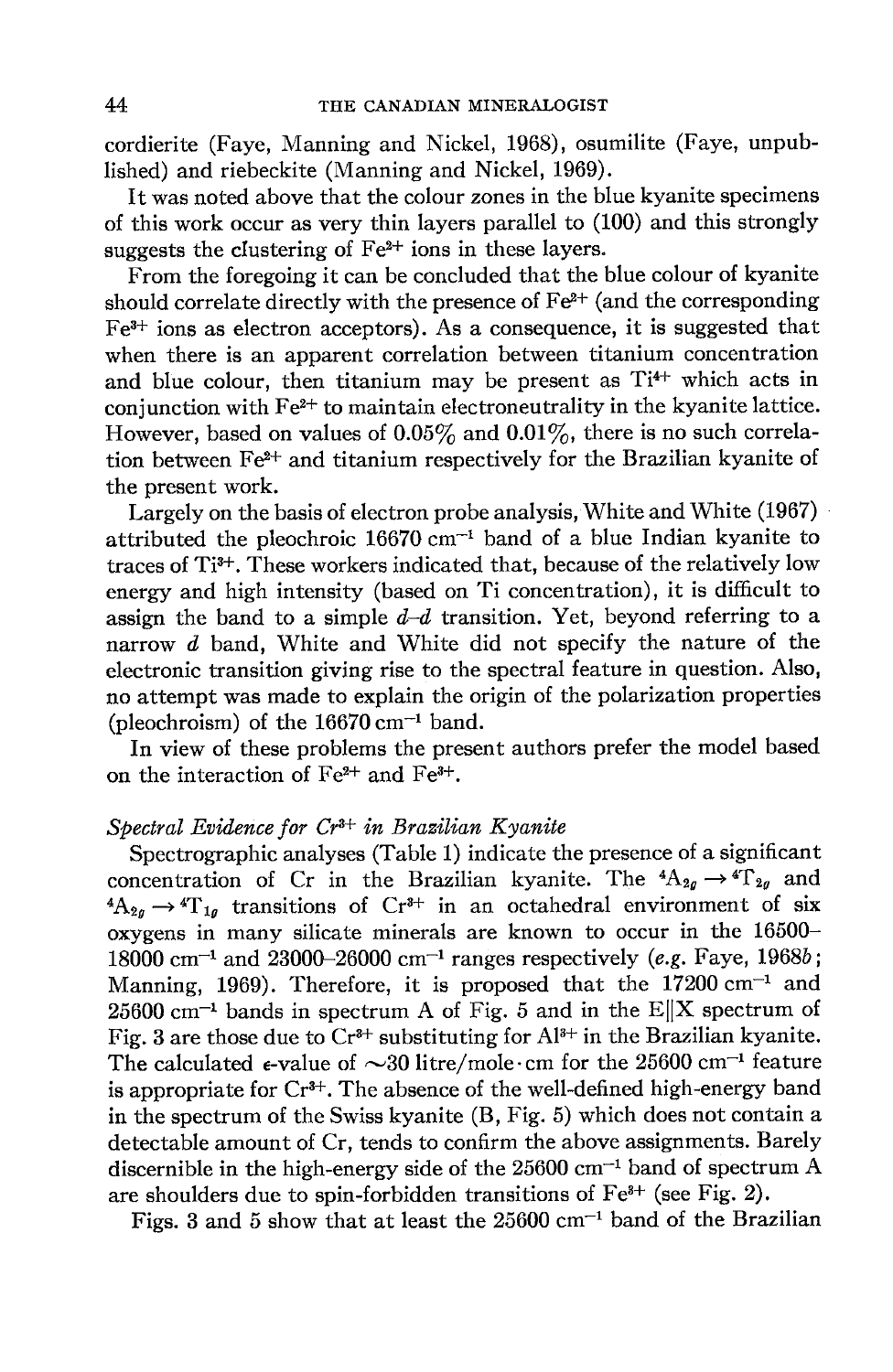

FIG. 5. A E  $\|$ X spectrum of blue kyanite (Brazil), thickness 0.28 cm. B E $\|$ X spectrum of blue kyanite (Switzerland), thickness 0.70 cm.

kyanite is highly polarized, apparently with intensity that is inversely proportional to that of the  $Fe^{2+} \rightarrow Fe^{3+}$  band; however, no attempt was made to establish selection rules that could account for this.

It is to be noted from spectrum B of Fig. 5 that the Fe<sup>2+</sup>  $\rightarrow$  Fe<sup>2+</sup> band at  $16700 \text{ cm}^{-1}$  has appreciable intensity in the E||X spectrum. Therefore, the 17200 cm<sup>-1</sup> band of the E||X spectrum of the Brazilian kyanite in Fig. 3 is probably a composite of the  $Fe^{2+} \rightarrow Fe^{3+}$  chargetransfer band and that due to the  ${}^4A_2 \rightarrow {}^4T_1$  transition of Cr<sup>3+</sup> in pseudooctahedral sites.

### ACKNOWLEDGEMENTS

The authors wish to thank D. C. Harris and P. E. Porteous for electron microprobe analyses, G. L. Mason for spectrographic analyses and R. R. Craig for chemical analyses. Thanks are also due to P. O'Donovan for assistance in the preparation of the mineral specimens.